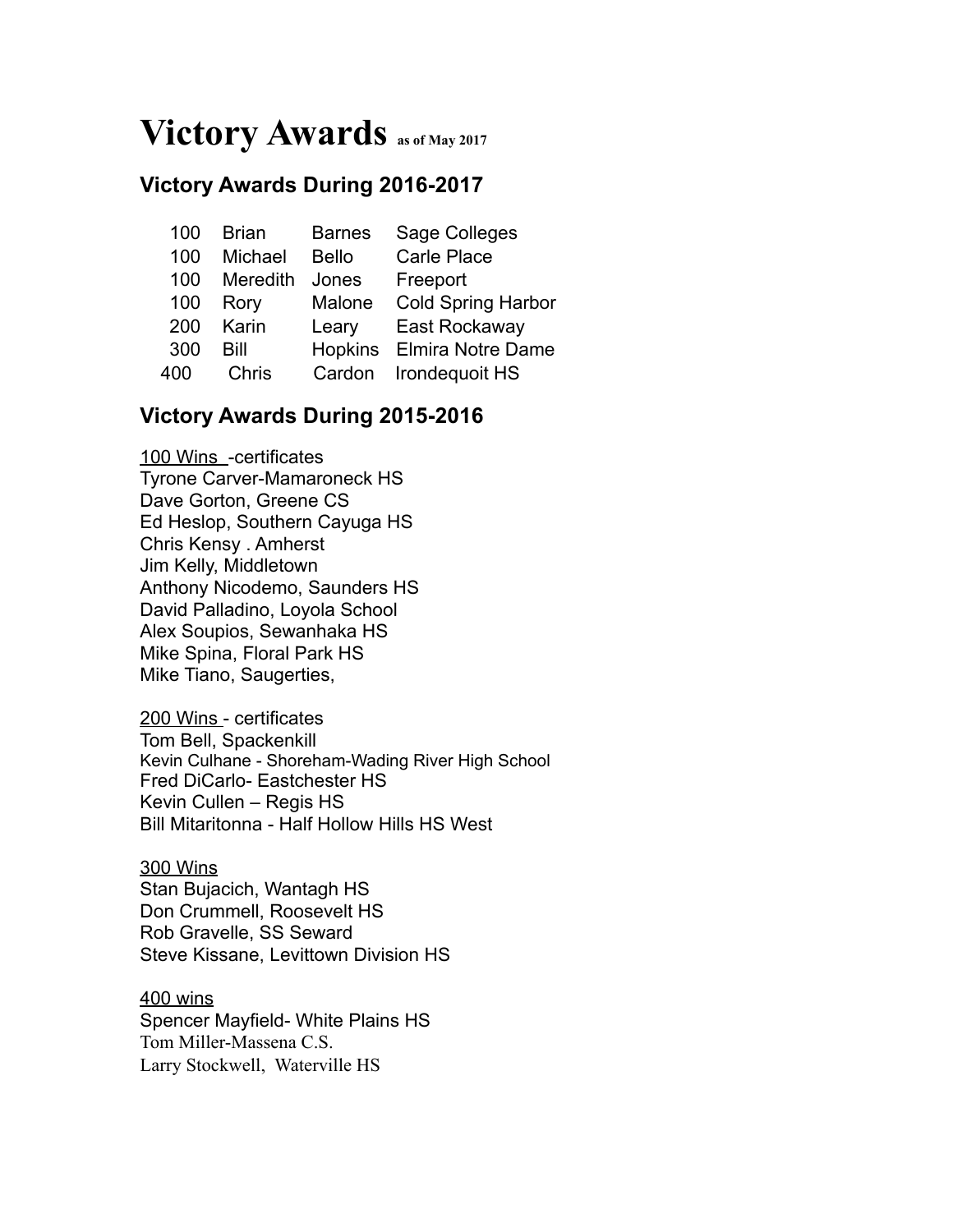# **Victory Awards During 2014-2015**

- 100 Andrew Chappell- Columbia Prep School
- 100 Charlie Hicks, Livingston Manor, Section 9
- 100 Todd Rose, Washingtonville, Section 9
- 100 Randy Todd Brushton-Moira, Section 10
- 100 Justin Todd St. Regis Falls , Section 10
- 100 Zac Young- Lyons HS, Section 5
- 200 Robert Kelly, Elmira Notre Dame and Waverly, Section 4
- 200 Colleen Jayne, Binghamton Seton Catholic Central, Section 4
- 200 Jerry Jusianiec, Alfred State
- 300 Starling Bryant, East HS, Section 6
- 300 Ben Drake Jamestown HS, Section 6
- 300 Dave Pasiak, Onondaga CC
- 400 Gary Domzalski Frontier HS, Section 6
- 500 Jeff Anastasia Olean HS, Section 6
- 600 Rich Castellano Northport HS

# **Victory Awards During 2013-2014**

#### **100 Wins**

Keith Freund, North Shore HS

# **400 Wins**

Walter Bachman, Jericho HS Bob DeBonis, Freeport HS Greg Mayerhofer, Glen Cove HS

# **500 Wins**

Stuart Dean, Lansing HS

# **Victory Awards During 2012-2013**

# **100 Wins**

Tom Faulkner, Valley Central HS Justin Gerstung, Akron HS **200 Wins** Linda Trapani, Monroe Woodbury Don Neise, Spackenkill Anthony Sparacina - Garden City Will Stasiuk, Automotive HS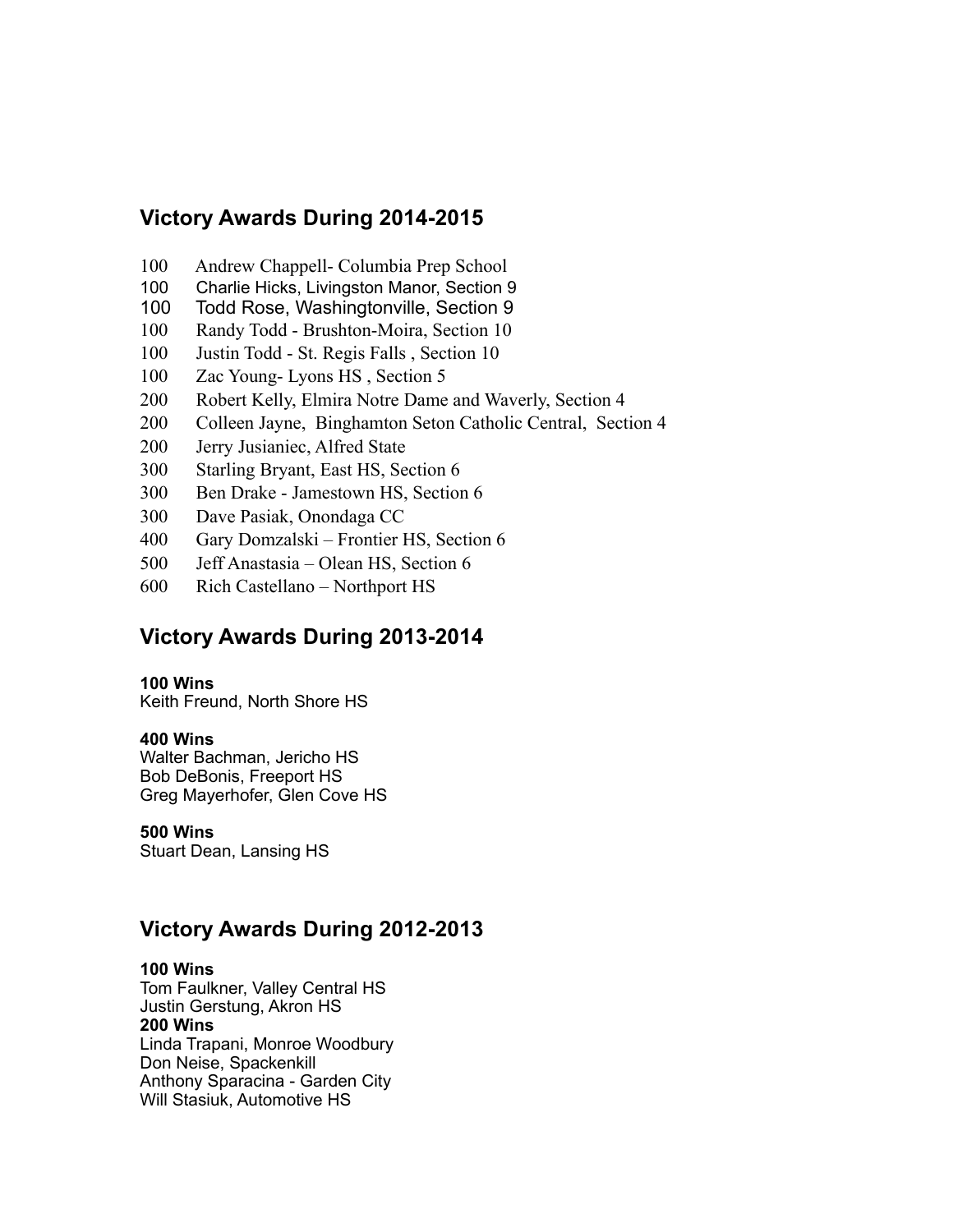# **300 Wins**

Tony Bozzella, Iona College \*\*\*\*\* Steve Garner, Kingston HS Mark Kensy, Maryvale HS **400 Wins** Larry Stockwell, Waterville HS **500 Wins** Mike Adey, New York Mills Pete Cerone - Farmingdale High School Tony Rafanello, Moore Catholic **600 Wins**

**------------**

#### **Victory Awards During 2011-2012**

#### **100 Wins**

Mark Bubniak, Maple Hill HS Rob Schoener, SUNY Cobleskill Tim Phillips **200 Wins** Steve Podias, Brooklyn College Andy Scott,Horseheads HS Chris Sinicki, Binghamton Seton Catholic

#### **300 Wins**

**400 Wins**

**500 Wins** John Demas, W.C. Bryant HS

#### **600 Wins**

Ray Preston, Charlotte Valley HS

**--------**

## **Victory Awards During 2011-2012**

## **100 Wins**

Mark Bubniak, Maple Hill HS Rob Schoener, SUNY Cobleskill

#### **200 Wins**

Steve Podias, Brooklyn College Andy Scott,Horseheads HS Chris Sinicki, Binghamton Seton Catholic

#### **500 Wins**

John Demas, W.C. Bryant HS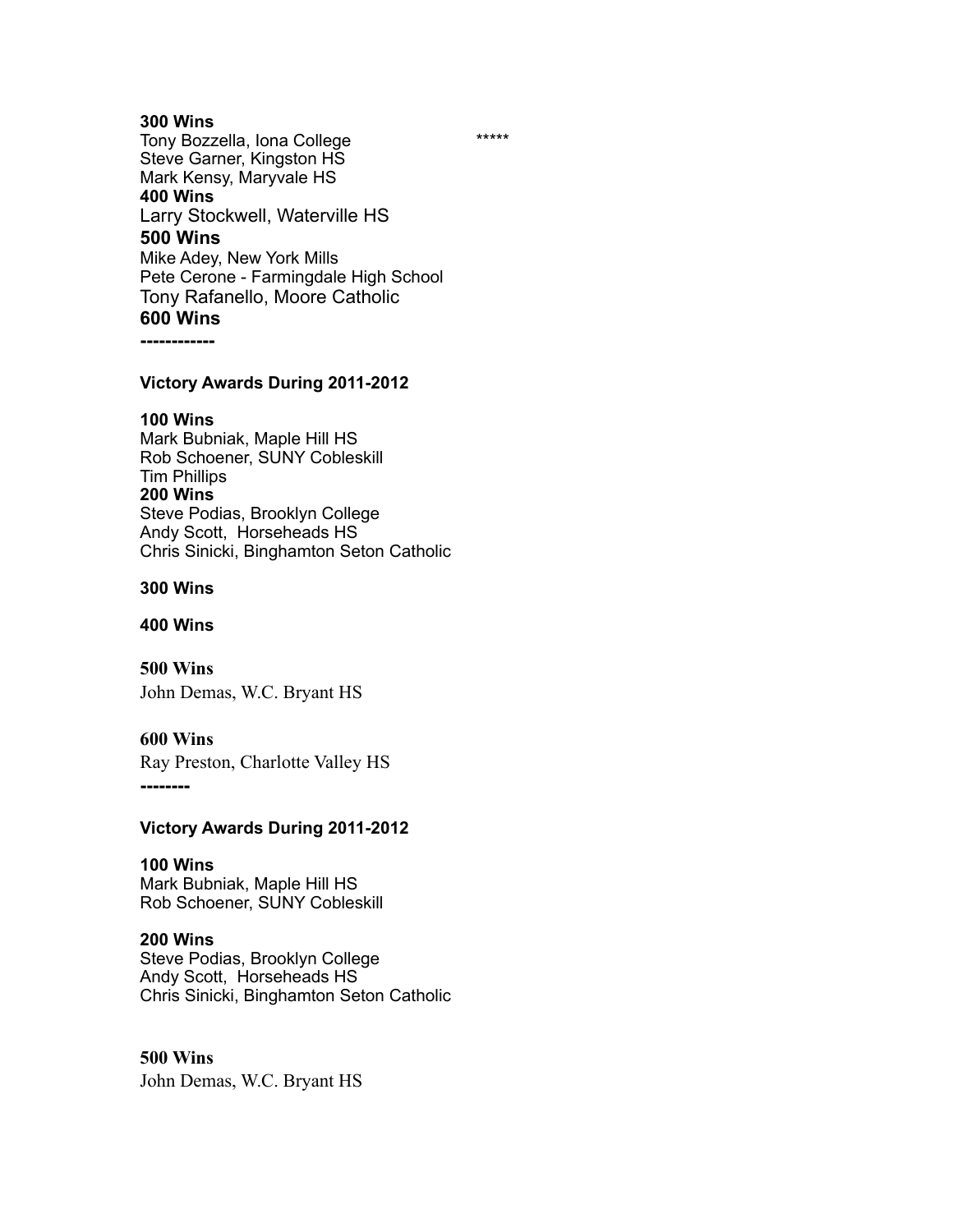**600 Wins**

Ray Preston, Charlotte Valley HS

**------------------**

## **Victory Awards During 2009-2010**

#### **100 Wins**

Chad LaDue, North Country Community College

#### **200 Wins**

Mark Kensy, Maryvale HS Brian Miller, Waverly HS Wendi Schoff Waters, Fonda-Fultonville Central School. Ray Voelkel Collegiate

#### **300 Wins**

Ron Boyea - Chateaugay Chris Cardon - Irondequoit HS Mike Fields - Mynderse Academy Lou Gambeski, Smithtown East HS Tom Howe- Cornwall HS Dave Leiber, Friends Seminary Karen A. Schuster, Livonia High School

#### **400 wins**

Jeff Anastasia, Olean HS Art Barrett- Finger Lakes CC Stu Dean, Lansing HS Judy Mottola -Minisink Valley Dave Powers - Tuxedo HS Jeff Weiss - Lawrence Woodmere Academy

**---------------------------------**

**Victory Awards During 2008-2009**

## **100 Wins**

Andre Cook, Hudson Valley CC Ron Killinger, Riverside HS Greg Plumb, Nichols HS Ron Killinger, Riverside HS Chad LaDue, North Country CC Matt Lee, Herkimer CC Jeff Risener, Roslyn HS Stephen Shepanski, Rush-Henrietta HS Kurt Ehrensbeck, Harpursville Central School